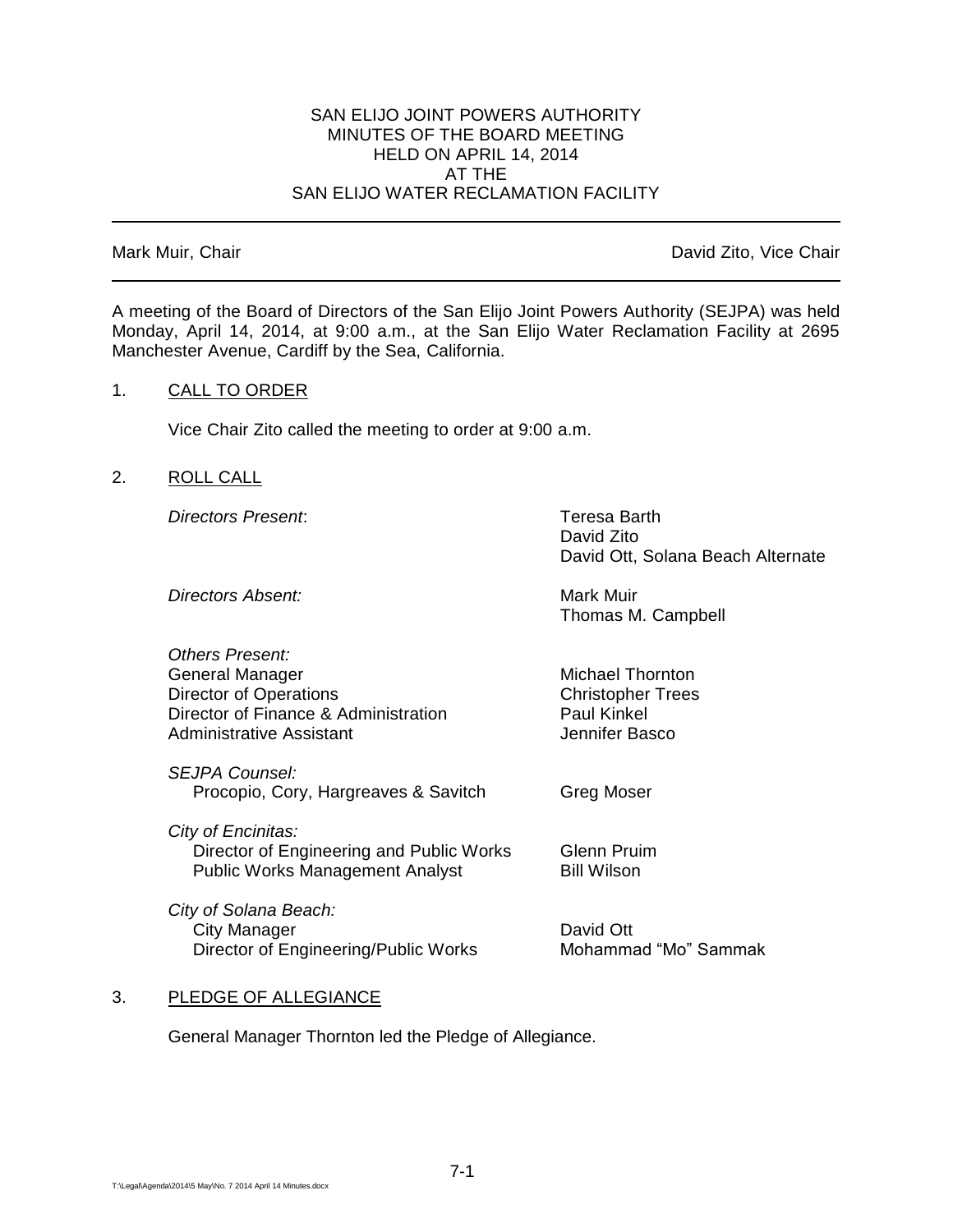# 4. ORAL COMMUNICATIONS

None

## 5. PRESENTATION OF AWARDS

None

## 6. CONSENT CALENDAR

Moved by Board Member Barth and seconded by Board Member Zito to approve the Consent Calendar.

Motion carried with the following vote of approval:

| AYES:    | Barth, Ott, Zito |
|----------|------------------|
| NOES:    | None             |
| ABSENT:  | Campbell, Muir   |
| ABSTAIN: | None             |

# Consent Calendar:

| Agenda Item No. 7  | Approval of Minutes for the March 10, 2014 meeting                              |
|--------------------|---------------------------------------------------------------------------------|
| Agenda Item No. 8  | Approval for Payment of Warrants and Monthly<br><b>Investment Report</b>        |
| Agenda Item No. 9  | San Elijo Water Reclamation Facility Treated Effluent<br>Flows - Monthly Report |
| Agenda Item No. 10 | San Elijo Joint Powers Authority Recycled Water Program<br>- Monthly Report     |

# 11. ITEMS REMOVED FROM CONSENT CALENDAR

None

## 12. PRESENTATION OF THE SAN ELIJO JOINT POWERS AUTHORITY FISCAL YEAR 2014-2015 RECOMMENDED BUDGET

Paul F. Kinkel, Director of Finance/Administration, provided a PowerPoint presentation on the Fiscal Year (FY) 2014-2015 Recommended Budget and answered questions from the Board of Directors. The budget estimates all expenditures necessary to provide wastewater treatment, waste disposal, water reclamation, laboratory, ocean outfall, and pump station services. The total recommended FY 2014-2015 budget for the Wastewater Treatment Fund is \$5,688,907. The total recommended FY 2014-2015 operating budget for the Water Reclamation Fund is \$2,111,282. The recommended FY 2014-2015 appropriation for the Capital Project Fund is \$1,257,000.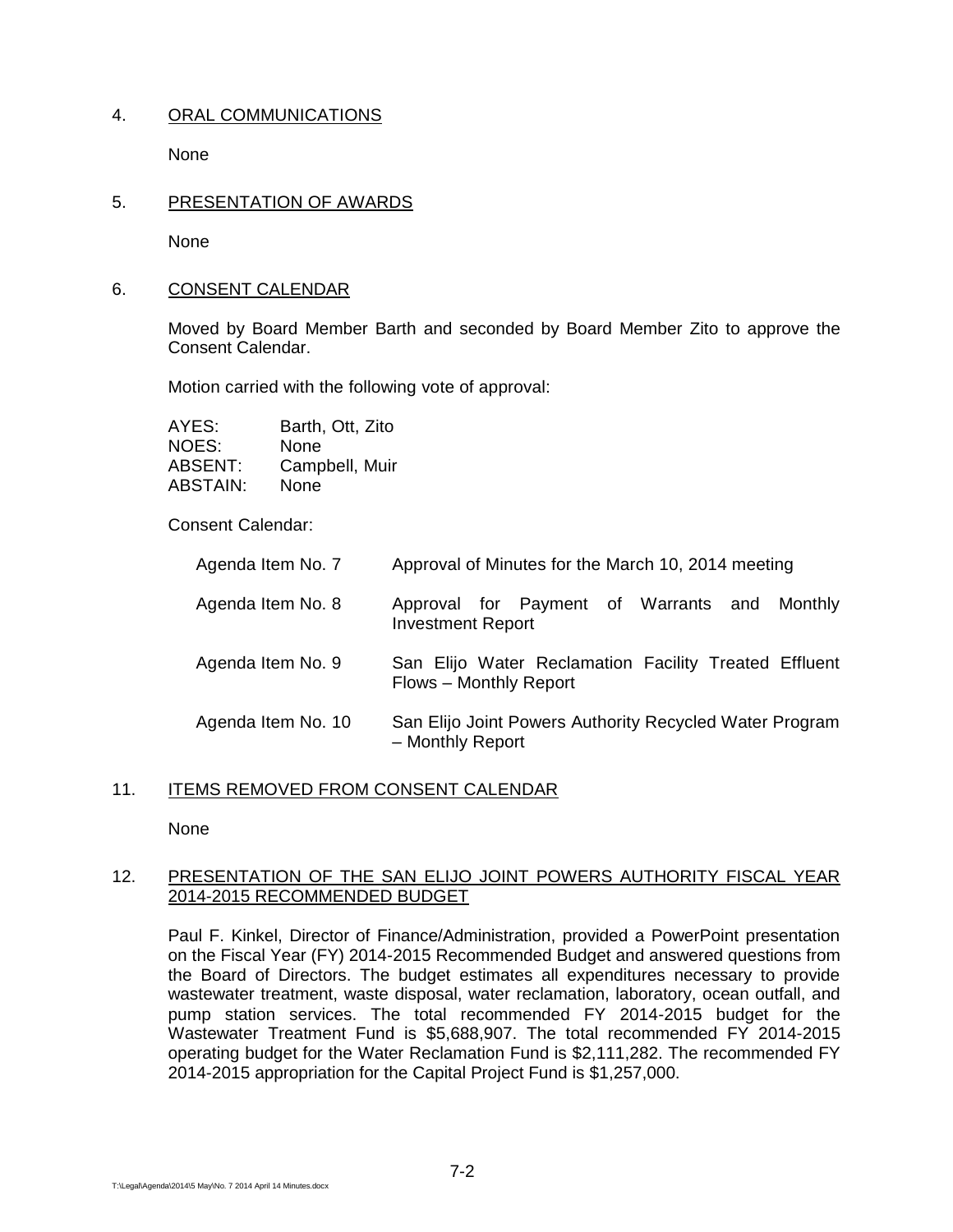Mr. Kinkel reported that the total cost to the Member Agencies of the FY 2014-2015 recommended budget for all programs funded including capital improvements and debt service will increase from a year ago. The City of Encinitas' portion, which includes the Cardiff Sanitation Division, parts of the Encinitas Sanitation Division, and other miscellaneous programs within the City will see an increase in cost of 3.4 percent, while the City of Solana Beach's portion, which includes the Solana Beach Sanitation District and other miscellaneous programs within the City will see an increase of 2.0 percent.

It was recommended that the Board of Directors take the Recommended Budget to their respective Councils for further discussion and support. The budget will then be discussed at the next scheduled Board meeting.

No action required. This memorandum was submitted for information only.

## 13. ACCEPTANCE OF COMPLETION - FLOW EQUALIZATION BASINS FLOATING COVERS PROJECT FOR THE SAN ELIJO WATER RECLAMATION FACILITY

Christopher Trees, Director of Operations, informed the Board of Directors that the Flow Equalization Basins Floating Covers Project was completed below budget and 30 days ahead of schedule. There were no injuries during construction and no filed claims against the SEJPA. The work by MPC Containments International was of good quality.

Moved by Board Member Barth and seconded by Vice Chair Zito to:

1. Authorize the General Manager to accept the Flow Equalization Basins Floating Covers Project and sign and record a Notice of Completion for the project.

Motion carried with the following vote of approval:

| AYES:    | Barth, Ott, Zito |
|----------|------------------|
| NOES:    | None             |
| ABSENT:  | Campbell, Muir   |
| ABSTAIN: | None             |

# 14. EXPANDING RECYCLED WATER SERVICE

With the San Diego region currently in Drought Level 1, General Manager Thornton identified what actions the SEJPA is taking with local water districts to address the State of Emergency. For the San Dieguito Water District (SDWD), the new Encinitas Community Park will use recycled water beginning later this year. Also, an industrial cooling tower at the newly remodeled Scripps Hospital will use recycled water instead of potable water. The City of Del Mar has two recycled water projects underway at the Del Mar Fairgrounds, including a cooling tower project and expansion of the turf track and decorative water ponds. The Santa Fe Irrigation District is examining the feasibility of providing recycled water to several estate properties and to the City of Solana Beach's coastal corridor.

Next, Mr. Thornton stated that the Olivenhain Municipal Water District (OMWD) is proposing the expansion of recycled water service to the Village Park community of Encinitas, which has many schools, greenbelts, and HOA-maintained areas. If the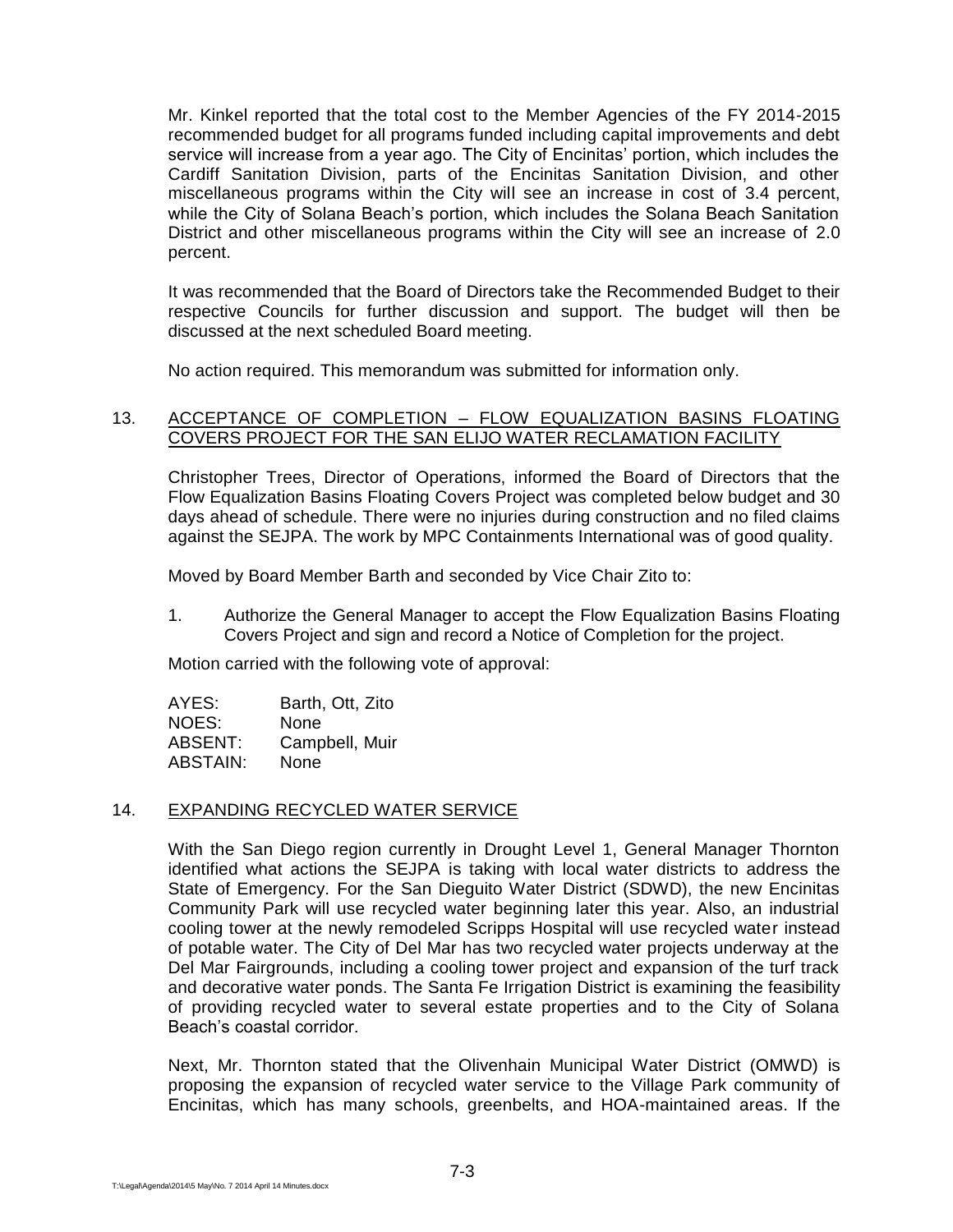project is approved, OMWD will construct approximately 7.6 miles of recycled water pipeline, and a water pressure boosting pump station. As part of this proposed project, the SEJPA will construct a one-half mile pipeline from the Wiegand Reservoir to the SEJPA's Oakcrest Reservoir. The project with OMWD may ultimately serve 350 AFY and nearly double the SEJPA's recycled water system storage. Additional reservoir storage increases water delivery reliability and operational flexibility; allows more customers to be served; and may be adequate to meet "fire flow" requirements for the SEJPA. The budgetary cost for the SEJPA's element of the Village Park Project is estimated at \$1.1 million, which can be partially funded by grant monies and a lowinterest loan. The water sales from the Village Park Project will provide adequate revenue for repayment of the loan.

Moved by Board Member Barth and seconded by Vice Chair Zito to:

1. Authorize the General Manager to reimburse the Olivenhain Municipal Water District up to \$100,000 for engineering, environmental, and other professional services associated with pipeline design to connect the Oak Crest and Wiegand Reservoirs.

Motion carried with the following vote of approval:

AYES: Barth, Ott, Zito NOES: None ABSENT: Campbell, Muir ABSTAIN: None

#### 15. GENERAL MANAGER'S REPORT

General Manager Thornton informed the Board Members that the SEJPA is in discussions with Caltrans regarding efforts to widen Interstate 5. Some of the SEJPA's recycled water pipelines are in Caltrans' easements and may require relocation. Mr. Thornton will keep the Board of Directors aware of any developments.

#### 16. GENERAL COUNSEL'S REPORT

Greg Moser reported that the California Appellate Court ruled that private communications sent on personal devices that are not stored on a public agency's servers are not subject to the California Public Records Act. (*City of San Jose v. Superior Court* (March 27, 2014, Case No. H039498).)

#### 17. BOARD MEMBER COMMENTS

Board Member Barth stated that she attended the SANDAG Tribal Summit, where she learned that the Barona Indian Reservation operates and maintains an on-site water reclamation plant.

#### 18. CLOSED SESSION

None